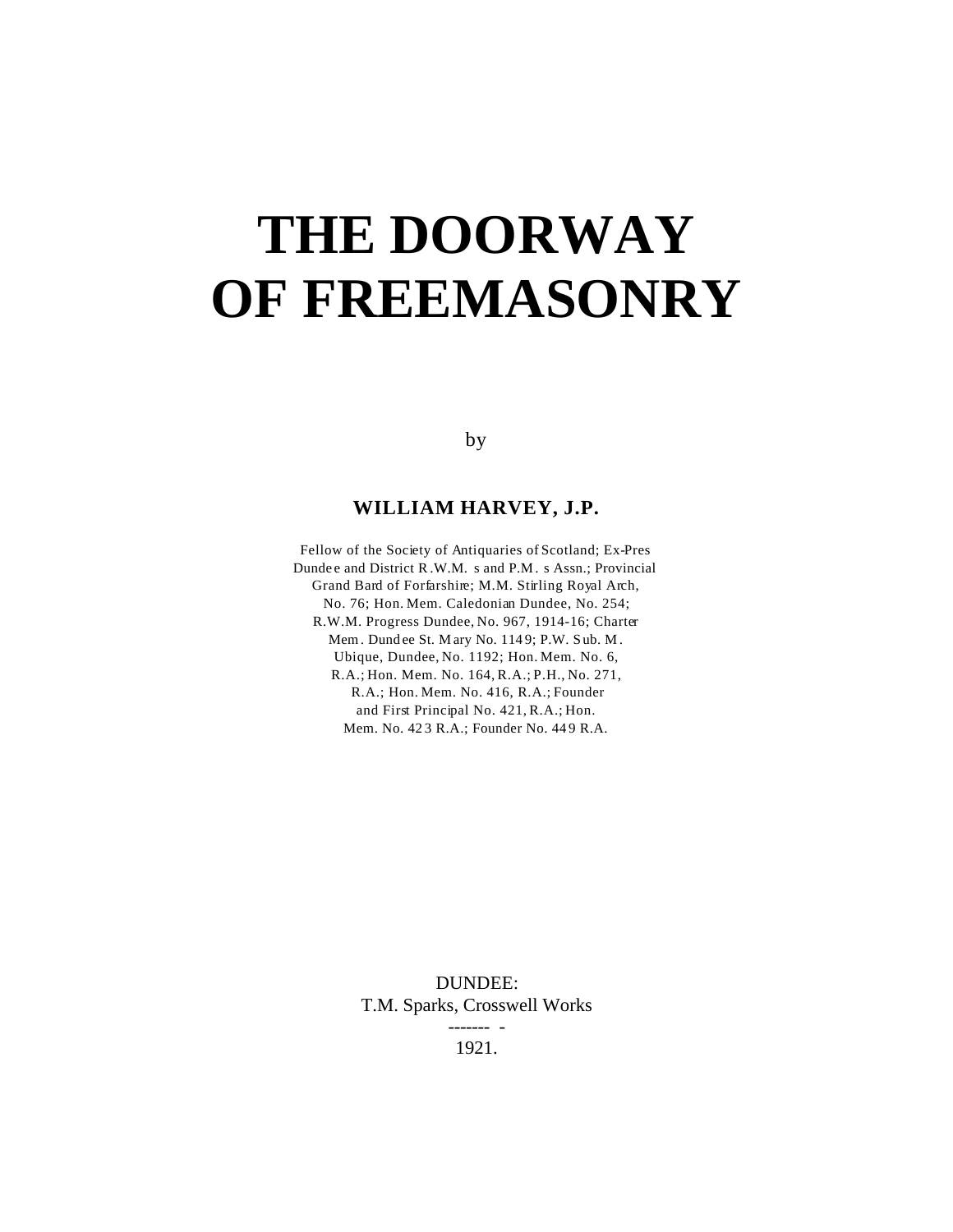## **PREFACE**

The following pages seek to do something towards explaining the origin and meaning of the word "Tyler", and also to describe the duties that appertain to the official who guards the doorway.

In olden times, the Tyler was a picturesque character, and the symbolism of his office was not always appreciated. I hope what I have been able to glean from bygone records may be of real interest to members of the Craft.

### **WILLIAM HARVEY** .

4 Gowrie Street, Dundee.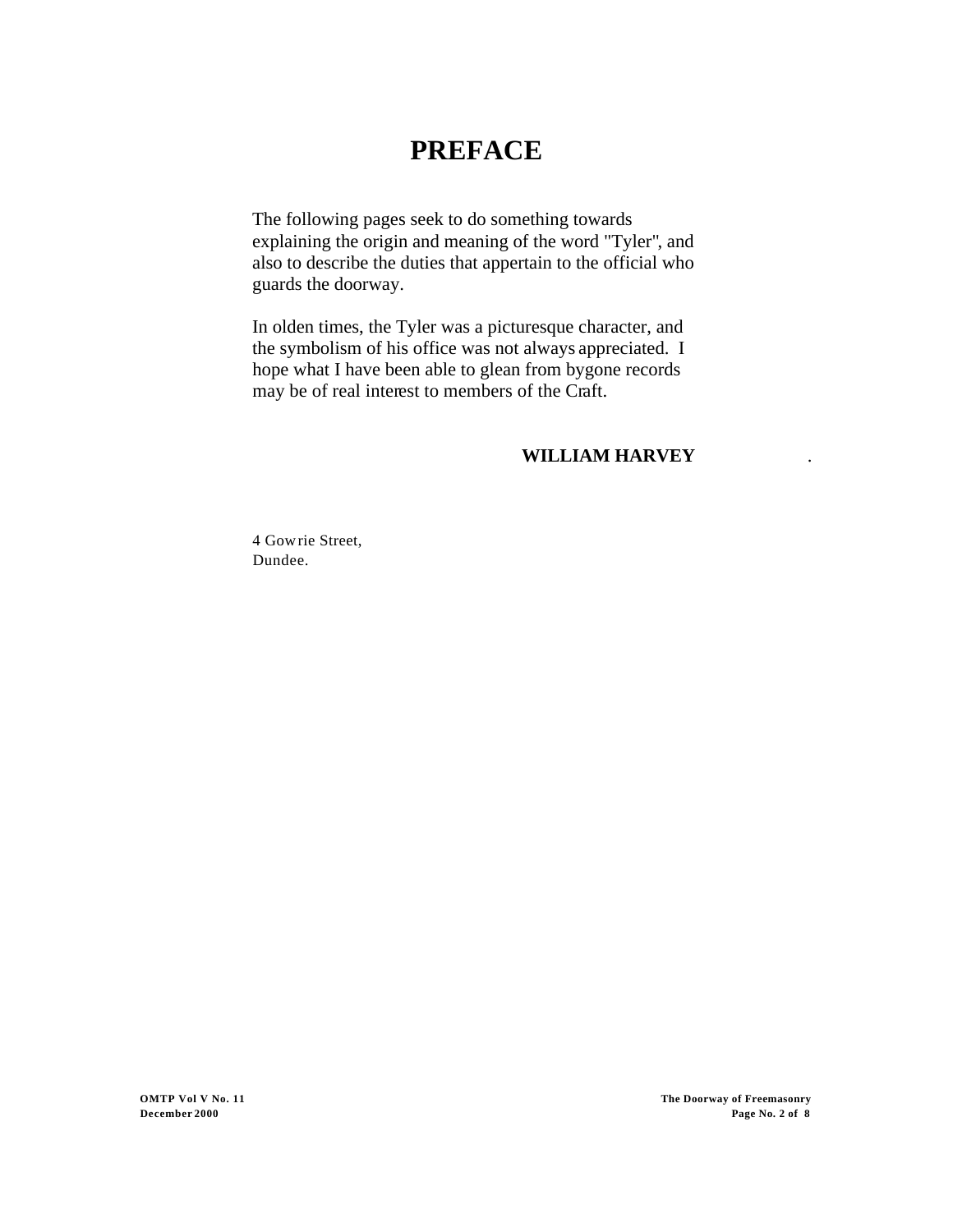## **THE DOORWAY OF FREEMASONRY**

The Tyler is the last official who is invested with authority at the ceremony of installation, and the words which are addressed to him by the presiding officer may serve as a text upon which to hang a few remarks on the office, its history and its functions.

Brother Tyler, says the Installing Master, I commit the Sword into your hands to enable you effectually to guard against the approach of cowans and eavesdroppers, by which we are reminded we ought to prevent the approach of every unworthy thought or deed, and to preserve a conscience void of offence towards God and towards man.

Now, the first question that is likely to suggest itself to the student of masonry is, "What is the meaning of the somewhat strange title that is applied to the doorkeeper of a lodge?" And he will find it rather difficult to get a convincing answer. Like many other things in masonry the title appears to be Scottish in its origin, and most authorities at vague in their explanations, If we consul "The Pocket Lexicon of Freemasonry," compiled by Bro. W. Morris who boasts the Eighteenth Degree and describes himself as a "Past Inspector General of the Royal and Select Masters" we shall be told that a Tyler is

"an officer of the Lodge whose duty it is to keep off all cowans and intruders from masonry, and to see the candidate for masonry comes properly prepared.."

It seems a poor achievement for a man who has climbed to the Eighteenth Degree to have acquired a stock of Masonic lore so slender as that indicated by such a definition. Any Entered Apprentice could probably tell us as much. If we turn to Lloyd s "Encyclopedic Dictionary" we find that the main word is "tile," which is defined as "the door in Freemason and other lodges," and the compiler tells us that the etymology of the word is doubtful. The dictionary says that, used as a verb, the word in Freemasonry means "to guard against the entry of the uninitiated by placing a tiler at the door", and that the phrase "to tile a lodge" means, figuratively, to keep secret what is said or done. All this does not carry us very far. The Rev. A.F.A. Woodford, author of "Kenning's Masonic Cyclopaedia," says that the word comes from "tegulator," the Latin term for a workman who lays tiles, and Albert Mackey in his "Lexicon" says:--

As in operative masonry, the tyler, when the edifice is erected, finishes and covers it with the roof, so, in Speculative Masonry, when the Lodge is duly organized, the Tyler closes the door, and covers the sacred precincts from all intrusion.

**OMTP Vol V No. 11 The Doorway of Freemasonry December 2000 Page No. 3 of 8**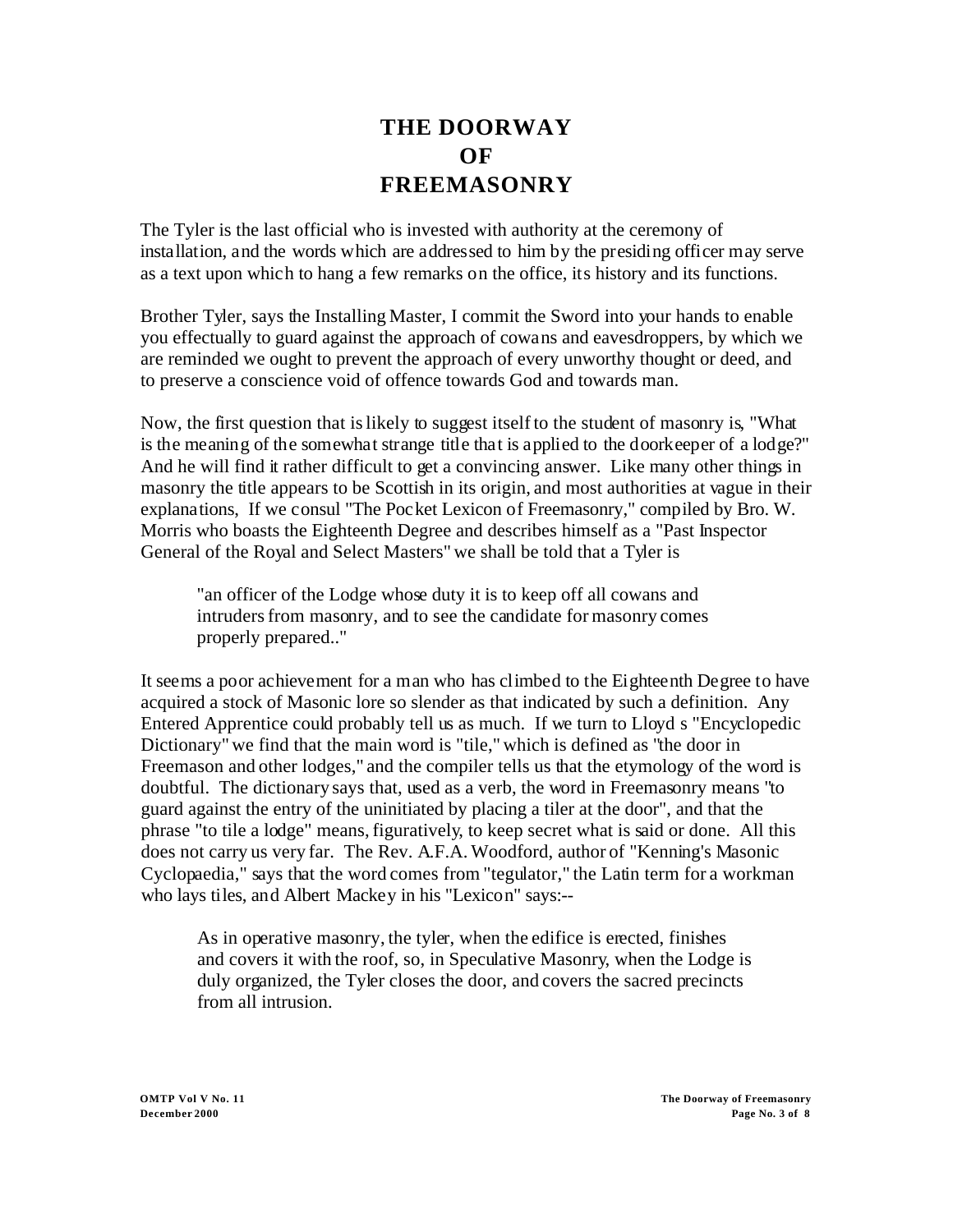I must confess that I have some difficulty in following the argument that the man who guards a door is connected with the man who covered a roof. To me there seems no natural connection between them and I think we must look elsewhere for the origin of the designation. In olden Scots the word "tile" had a wider meaning than that of merely referring to the roofing of a house. To tile a thing was to cover, or hide, or keep it secret, and in this sense – without any reference whatever to the covering of a roof -- it quite appropriately applies to the intention of Freemasons to guard their mysteries from the uninitiated. If this be correct, the masons would find that the most direct way to secure secrecy was by keeping the lodge lockfast, and in process of time the man whose special duty it was to attend to the door -- the man who tiled it -- would come to be known as the tiler.

But there are two other possible explanations both of which I submit with all deference, and rather as contributions to the discussion than as final pronouncements. One is that the word may be derived from the calling of the man who filled the position; and the other is that it may have originated from one of the important duties which he discharged.

To begin with, we must bear in mind that the office is the humblest in the Lodge, and was invariably assigned to a poor brother who was recognized as in need of the salary attached to it. Now, in many of the old operative lodges, tilers were associated with masons because theirs was an allied trade; but I presume the tilers would always be few in number, and probably were very poorly paid. My theory is that the masons, none of whom may have been anxious to become the servant of the others, may have bestowed the salaried office upon one of the tilers partly because he followed a different occupation and partly because he needed the remuneration which went with it. If this theory should happen to be the correct one, the origin of the word "tiler" instantly appears.

My other explanation is connected with the proverbial phrase, "It takes nine tailors to make a man." If we translate that into Scots it becomes "nine tilers to make a man," and it is worth while looking into the origin of the saying. It is believed to have nothing to do with the knight of the needle; but to refer to the tolling of a bell in the case of death. Formerly at the death of a man the tolling bell was rung thrice three tolls; while at the death of a woman it was rung only three times two tolls. Hence nine tolls indicated the death of a man. Halliwell gives telled-told, and a tolling-bell is a teller. In regard to "make," it is the French word "faire", as "On le faisait mort, that is some one gave out or made known that he was dead." One of the principal duties of the tyler in earlier days was to warn brethren to attend the funerals of deceased craftsmen. Thus in a very practical sense he gave out or made known that a brother was dead. Like the bell he became a "teller," and it may be that in this way his office got its name.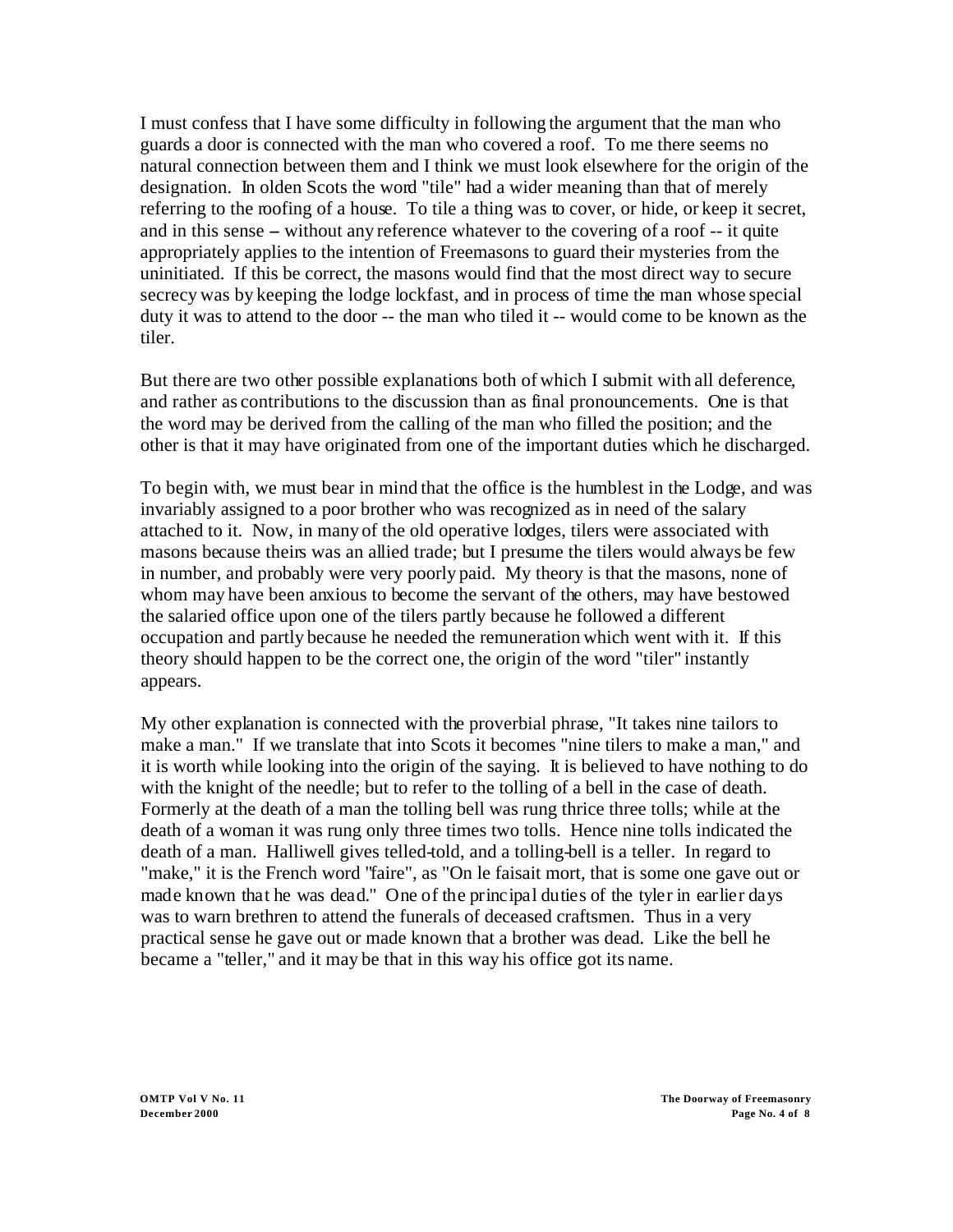I have not discovered when the word was first used in Freemasonry, but its introduction is comparatively modern, for the Tyler of to-day is the descendent of the "officer of byegone years. In all Scottish burghs there was the town's officer who carried out the instructions of the provost; there was the guildry officer who obeyed the behests of the Dean of the Guildry and his council who represented the merchants of the burgh; and each incorporated Trade, or association of Trades had its officer who attended upon the Convener and his Court. One of the trades of all the burghs was the masons -- I mean the operative masons -- and this trade, like the others, had its officer. When it shed its purely operative character, and assumed the complexion of modern Freemasonry, it retained its officer who has descended to our own time as the familiar tyler.

But long after Speculative Freemasonry came into popularity, the door-keeper continued to be known as the "officer," and this, I think, proves that the designation "tyler" is of comparatively recent use. He was a picturesque character in the good old days just as, sometimes, his fellow-officers of the town, and guildry, and trades were and continue to be. At Stirling the town s officer is clad in scarlet coat and trousers, white stockings, shoes with silver buttons, and a cocked hat. The beautiful and picturesque raiment is said to be of French origin introduced by Mary of Guise about the middle of the sixteenth century. The burly officer is a gorgeous personage to look upon, and there is a tradition that when some distinguished aristocrats visited the won they bowed most obsequiously to him under the impression that he was the provost of the burgh! The Guildry officer was clad in green coat and trousers with white stockings and black shoes with silver buckles. His attire was completed by a silk hat encircled with a gold lace band. The Trades officer also was garbed in a striking fashion. What is true of Stirling is true of many other burghs, and most likely accounts for the fact that the Tyler of the Mason Lodge was often very grotesquely clad. For instance, we find from the records of "Mary s Chapel" No. 1, that in 1770 that Lodge decided the Tyler

"should get a suite of Light Blew Cloathes suitable to the collour of Cloathes suitable to the collour of the Lodge Ribbons, with a silver Lace round the Neck and Cuffs; also a Hatt with Silver Lace, Button, and Loop."

This raiment continued to adorn the Tyler for over forty years, and must have added a touch of colour to Masonic processions of the period. In 1813 the question of renewing the officer s dress came before the Lodge when it was

Agreed that a blue coat and a cocked hat, richly trimmed with gold lace, should be purchased for the tyler to be worn at the procession on St. Andrew's Day.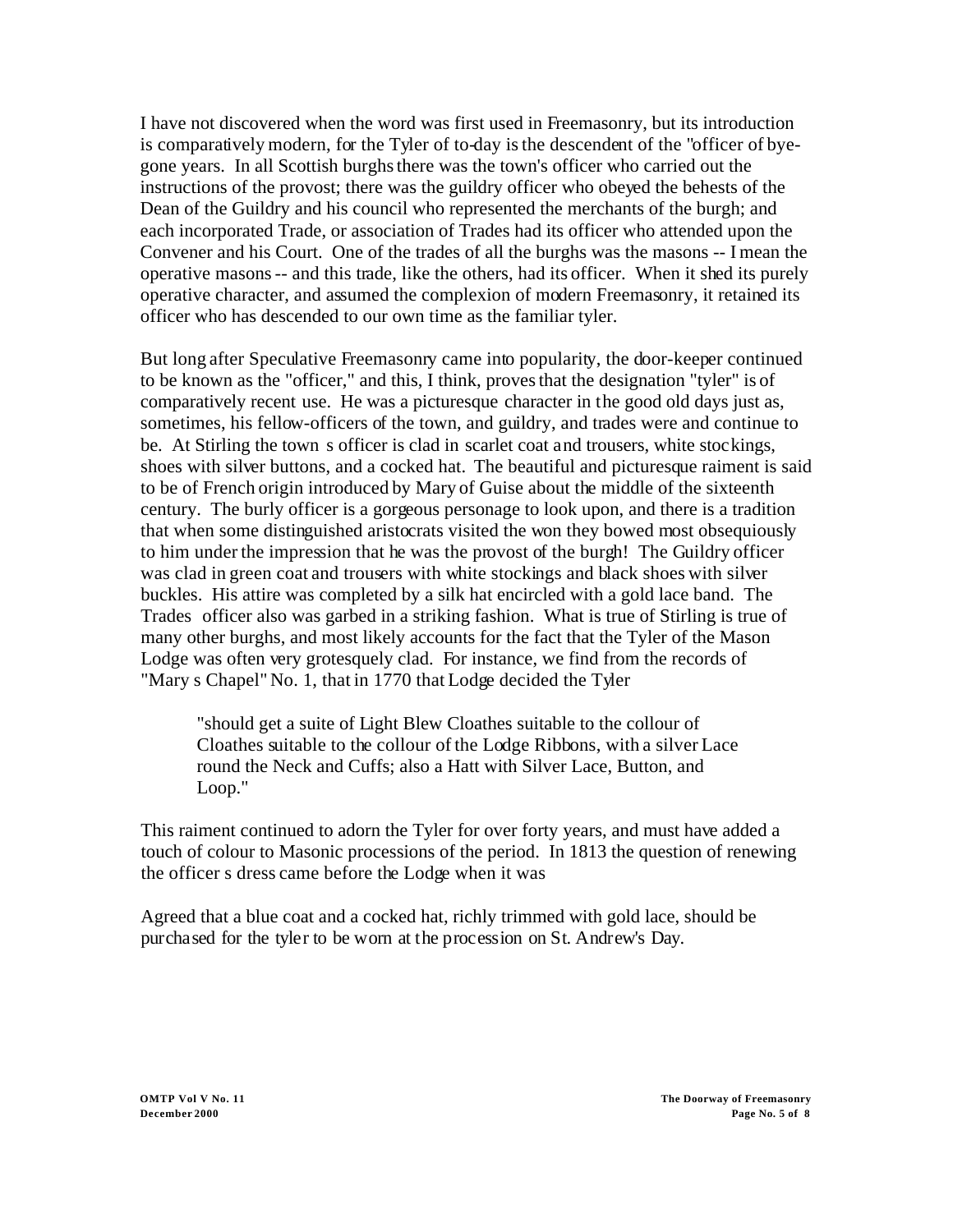But this raiment appears commonplace beside the gorgeous uniform of the Tyler of Lodge Scoon and Perth. In 1745 the brethren of that lodge lamented that their officer, being "a poor man," frequently attended the meetings in torn clothes, and instructed the Treasurer to procure him a new coat. This doubtless made him respectable for the time being, but in the beginning of the nineteenth century -- probably copying the example of Mary s Chapel – the brethren yearned for something distinctive. And nothing less than the style of a Grand Turk would satisfy them. The Treasurer and a committee were appointed "to get the dress done in a masterly" fashion. It consisted of white trousers - which were washed from time to time at a cost of sixpence -- a royal blue velvet tunic with a light blue vest on which were embroidered in whiter the name and number of the Lodge. There was also a royal blue cloak trimmed with ermine, and the headgear was a feathered turban. To add to the ferocity of the Tyler s appearance a pair of moustaches were supplied, and at a later date a beard was added. Armed with a curved sword of ample dimensions, the functionary looked a very formidable person to be regarded with fear and awe.

I have no doubt that many other Scottish lodges attired their tylers in distinctive dress. In examining the minute books of Lodge Ancient, Dundee, I found that an inventory taken on 2nd January, 1812, included a suit of Tyler s clothing which consisted of a coat, vest, kilt and bonnet. No particulars are given as to colour or style, but on  $3<sup>rd</sup>$  January 1816, a bonnet was produced for the use of the Tyler. The Committee were highly pleased with it, and agreed to purchase at a cost of thirteen shillings sterling from which one may conclude that it was no ordinary piece of head-gear.

The duties of the officer of tyler in Jedburgh in the middle of the eighteenth century fell to the youngest apprentice, evidently on the same principle which provided that the youngest tailor should "carry the goose." But the youngest apprentice could compound by paying sixpence a year so long as he remained last entrant, and that he generally did so is seen in the fact that the Lodge had a regular officer who drew the amazingly important "sellary" of half-a-crown per annum! Fifty years later in the same lodge, William Cook, an auctioneer by profession, bound himself to act as officer for three years in consideration of the gratis entry of his son. At Dundee the Tyler had more substantial emoluments. The brethren of St. David's Lodge, who were chiefly business and professional men, contributed one shilling each per annum to the officer, and in addition he had a recognised scale of perquisites from every new member. And he got a dram along with the others. The expenditure for 1776 includes "one shilling on eight different occasions for a bottle of punch to the tyler."

At the present time the Tyler, practically speaking, is the only paid official of a lodge. The Secretary and Treasurer receive honoraria from time to time, and the Master has his labours recognised when he leaves the chair. But all these things are in the goodwill of the brethren. Not so with the Tyler. The nature of his work debars him almost wholly from mixing in the social life of the interior of the lodge and this, together with the fact that, in former times, he was more or less the personal servant of the R.W.M., of the

**OMTP Vol V No. 11 The Doorway of Freemasonry December 2000 Page No. 6 of 8**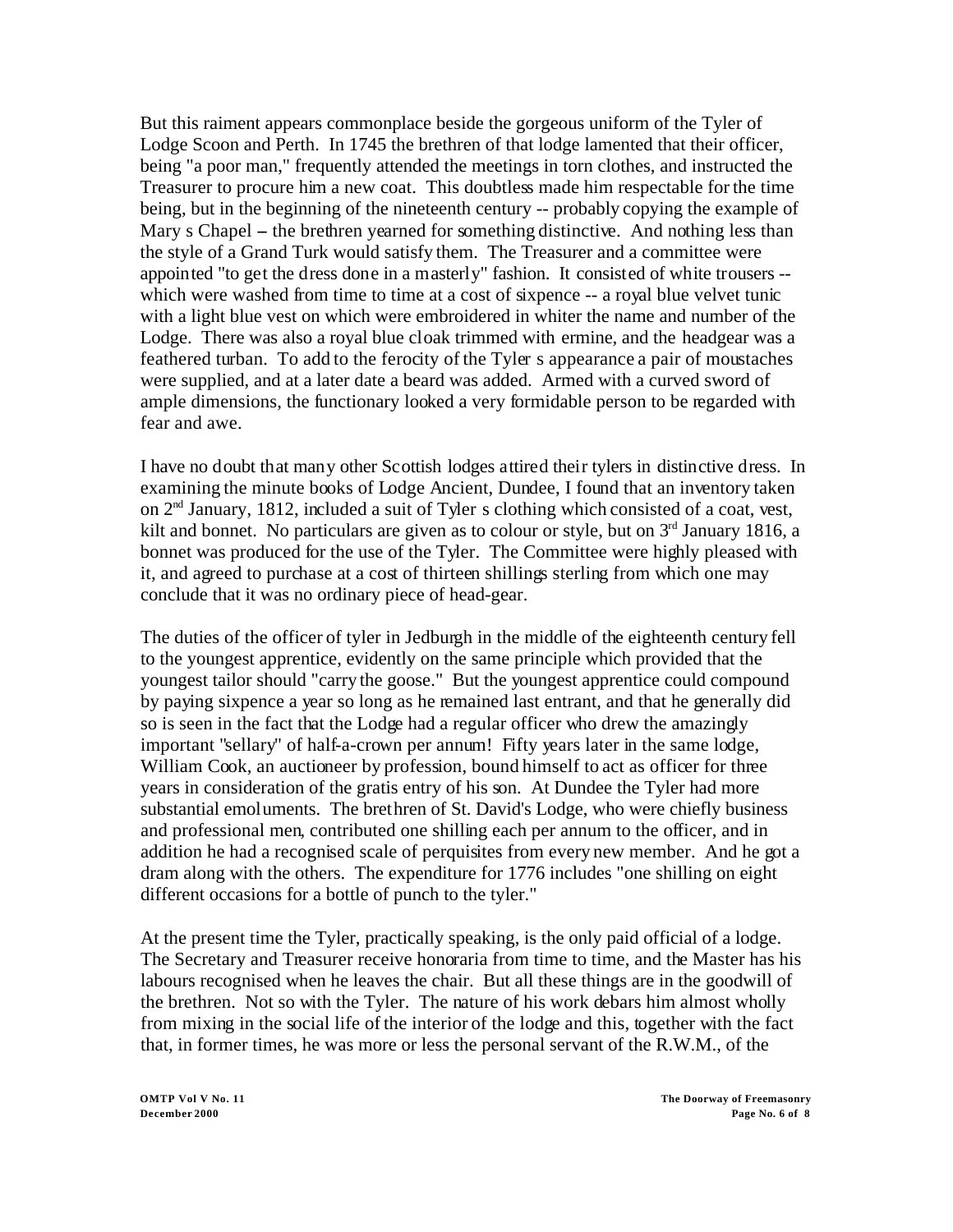deacon as the R.W.M. used to be called in operative masonry, led to his being paid for his services. To-day, as a general rule, the Tyler s remuneration takes the form of a fixed sum -- usually a shilling -- for every initiate. This is not always a fair way of payment for, if, in the course of a year, there are few candidates the Tyler s wages are reduced though his work may not be greatly lessened. But the system has all the authority of age -- is, indeed, one of the ancient landmarks of Masonic finance -- and none but bold men would dare to suggest an alteration.

I find that, in former times, while the system was the same, the sum paid was considerably larger. The ancient lodge or craft of operative masons in Dundee who received a charter of incorporation from the Town council in 1659 appointed six brethren to frame rules and regulations. These byelaws, which were duly approved by the Lodge, set forth,

"every entered apprentice shall pay to the officer 6s 8d at his entry and when he is passed 13s 4d, and when he is admitted free master 13s 4d."

These figures, of course, refer to money Scots which was only a twelfth of the value of money sterling.

When we come down to Speculative Freemasonry we find the sums much reduced though here it is money sterling and not money Scots which regulates affairs. St. David s Lodge (No. 78) which was instituted in 1759 charged an initiation fee of  $\pounds$ 2 5s, of which sum the officer received 1s 6d. when a candidate was initiated and 1s when he was raised. The circumstance that he got nothing when the member was passed is probably explained by the fact that, as a rule, a member was passed and raised on the same evening.

When Thistle Operative (No. 158) came into existence in 1785, it introduced a new feature into Masonry in Dundee, and added to the duties of the Tyler. It set up a benefit section, very similar to the work now discharged by Friendly Societies, and undertook to see deceased brethren properly and decently interred. One of the byelaws provided that the brethren in town and suburbs were to "attend the funeral in clean clothes," under the penalty of sixpence each if they could not give a proper excuse. The officer's duty was to summon them to attend, and for this he was "paid his day's wages off the Lodge."

In one respect the Tyler is the equal of the master and in another he is, indeed, the Master s superior. Both are equal in respect that each receives a gratis invitation to any social function in connection with the Lodge. The reasons for this are very different. As a rule in Speculative Freemasonry in byegone days, the duties of Tyler were undertaken by some brother who was not too well endowed with worldly goods, while the honour of Master was enjoyed by some lord or earl who looked in upon the lodge only at long intervals. Naturally this figure-head was expected to grace the annual festival, but the request for his attendance would be put forward with becoming humility and his presence

**OMTP Vol V No. 11 The Doorway of Freemasonry December 2000 Page No. 7 of 8**